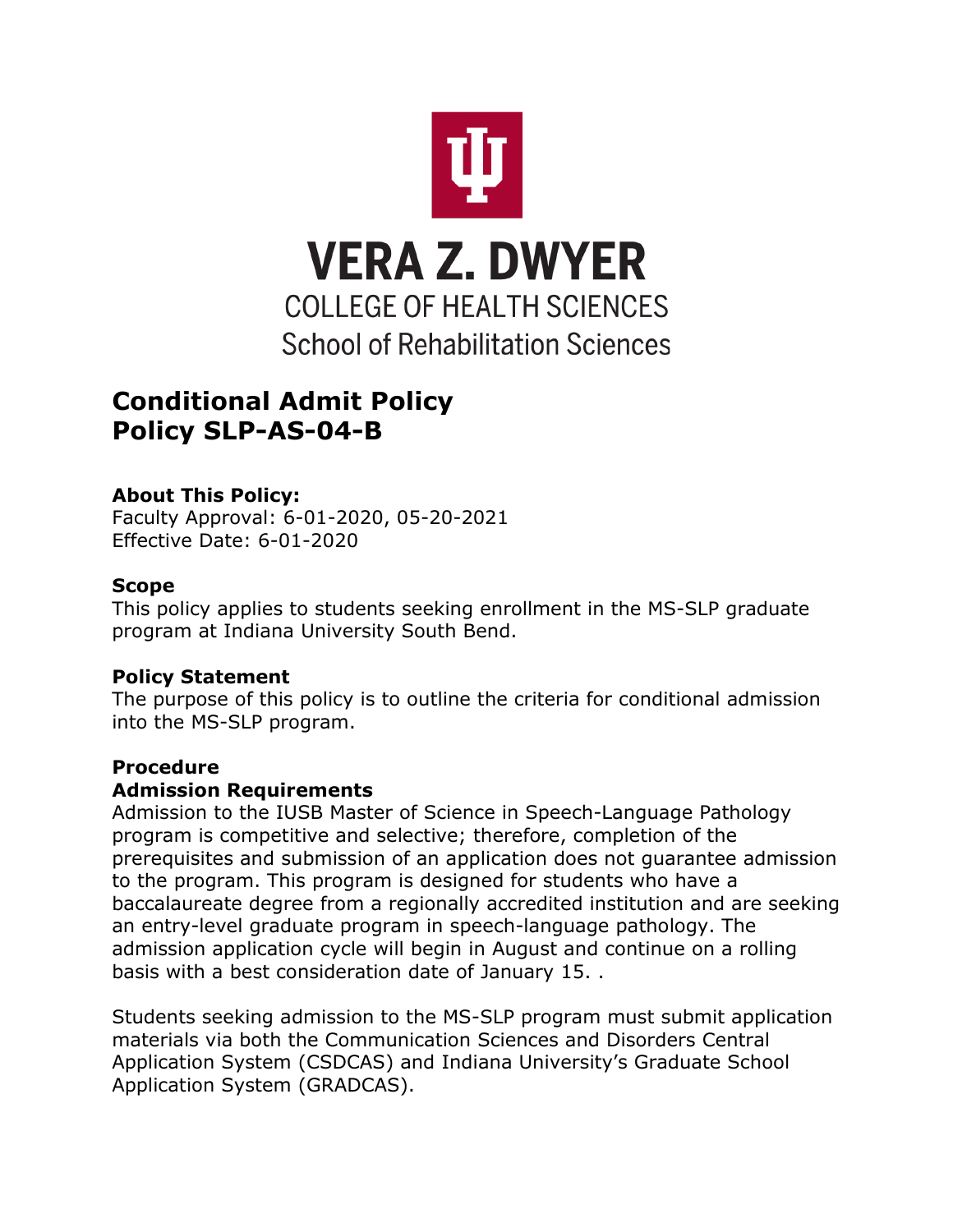### Website:<https://csdcas.liaisoncas.com/applicant-ux/#/login>

### **Applicants must meet the following criteria by the CSDCAS application deadline:**

- 1. Complete a baccalaureate degree prior to the start of IUSB MS-SLP graduate program from a regionally accredited institution. The program will not have a preference as to the background or type of bachelor's degree.
- 2. A minimum GPA for the last 60 credit hours completed of a 3.0 on a 4.0 scale, and minimum prerequisite GPA of 3.0. (All prerequisites must be completed with a minimum grade of C).
- 3. Completed all prerequisites prior to the start of the program in the fall with a grade of 'C' or higher while maintaining at least the required 3.0 admission cumulative GPA. Students may still be working on prerequisites during the admission cycle and should report registered but outstanding courses. Final transcripts accounting for all prerequisite courses must be received prior to matriculation into the program.
- 4. Students who have not begun the required prerequisites may apply for conditional admission. Conditional admission would guarantee a position in the program following successful completion of this coursework at IUSB.
- 5. Submitted CSDCAS application by the preferred application deadline of January 15th. For serious consideration, all program materials, official transcripts and payments must be received and verified by January  $30<sup>th</sup>$ .
- 6. Students may submit GRE scores to CSDCAS IUSB but the GRE is not required. The program has no minimum GRE requirement, but a combined verbal and qualitative GRE score of 280 is considered competitive.

### *\*\*Additional requirements for international applicants where English is not the primary language:*

7. **Test of English Proficiency (TOEFL)** For applicants whose native language is not English, submission of a TOEFL score which meets or exceeds the minimum passing scores by NBCOT, is required.

NBCOT Minimum passing scores TOEFL iBT® (Internet-based Test) Total Score: 89 Speaking: 26

8. International applicants, or applicants with foreign transcripts, must meet additional requirements as determined by the IUSB Office of International Affairs: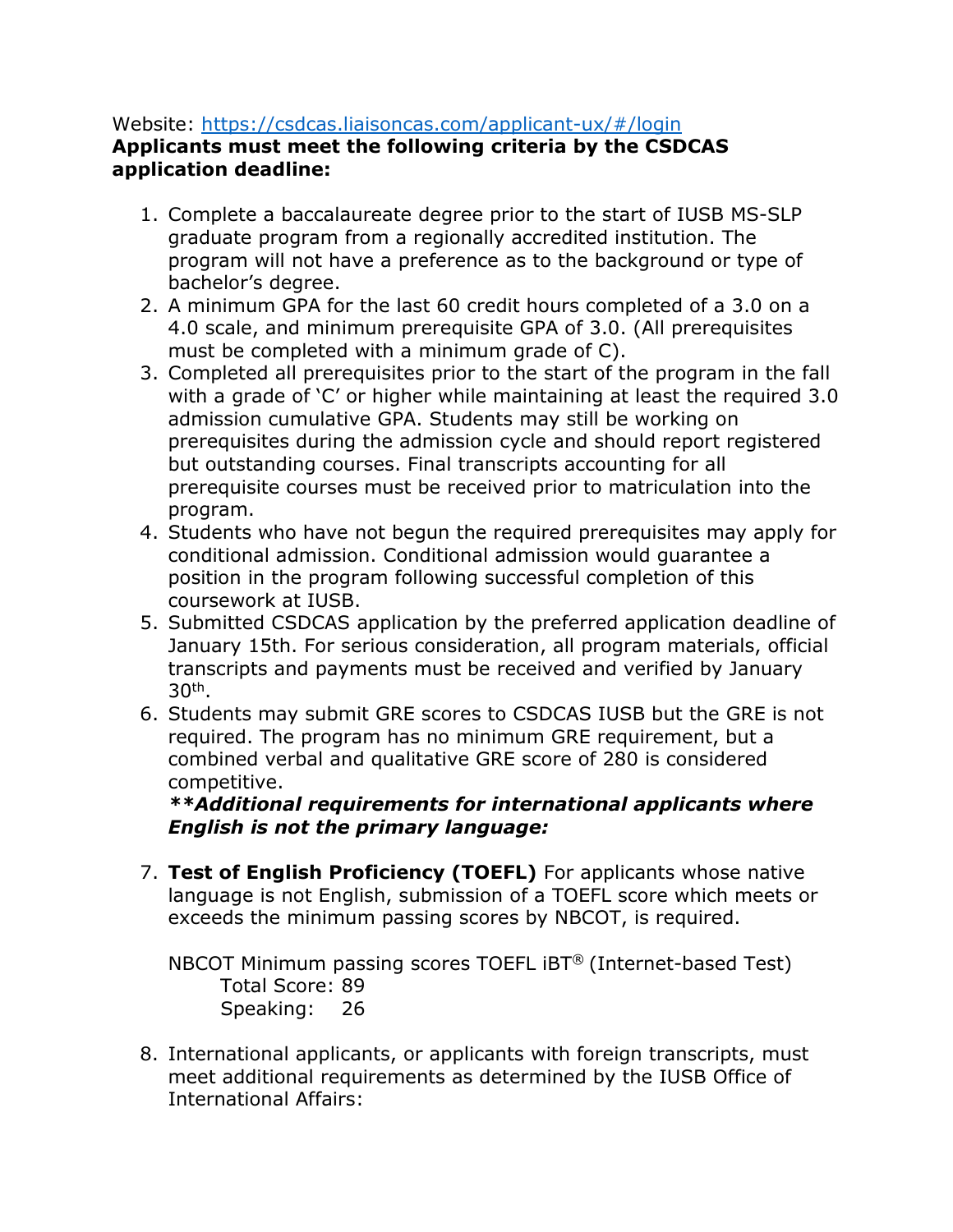• International Student Services Indiana University South Bend Administration Building, Rm 140 [1700 Mishawaka Avenue](https://goo.gl/maps/P9uXFzxfZ6w) P.O Box 7111 (Mail) South Bend, IN 46634-7111 United States Phone: +1 (574) 520-4419 Fax: +1 (574) 520-4834 E-mail: oiss@iusb.edu Office hours: Monday - Friday: 8 a.m. - 5:00 p.m.

For purposes of admission, students may submit copies of official academic documents in the original language along with an English translation. For more information, please refer to: <https://admissions.iusb.edu/apply/graduate.html>

# **Required CSDCAS Application Materials**

- 1. CSDCAS application must be submitted by the recommended best application date for consideration. Applications submitted after the application deadline date will be considered on a rolling basis based on availability within the program.
- 2. Complete the Prerequisites section within the program's application.
- 3. Personal statement
- 4. Three letters of recommendation
- 5. Program interview

# **Other Application Materials/Requirements**

Indiana University Graduate Application. Complete the IUSB Graduate Application and pay the required application fee – must be completed before application cycle is closed to be considered "complete status."

- a. Graduate students: <https://admissions.iusb.edu/apply/graduate.html>
- b. International graduate students: <https://admissions.iusb.edu/oiss/admissions/index.html>

# **Prerequisite Courses (8 courses)**

Completion of pre-requisite coursework as defined:

- a. 1 course in biological science
- b. 1 course in physical science (physics or chemistry)
- c. 1 course in behavioral science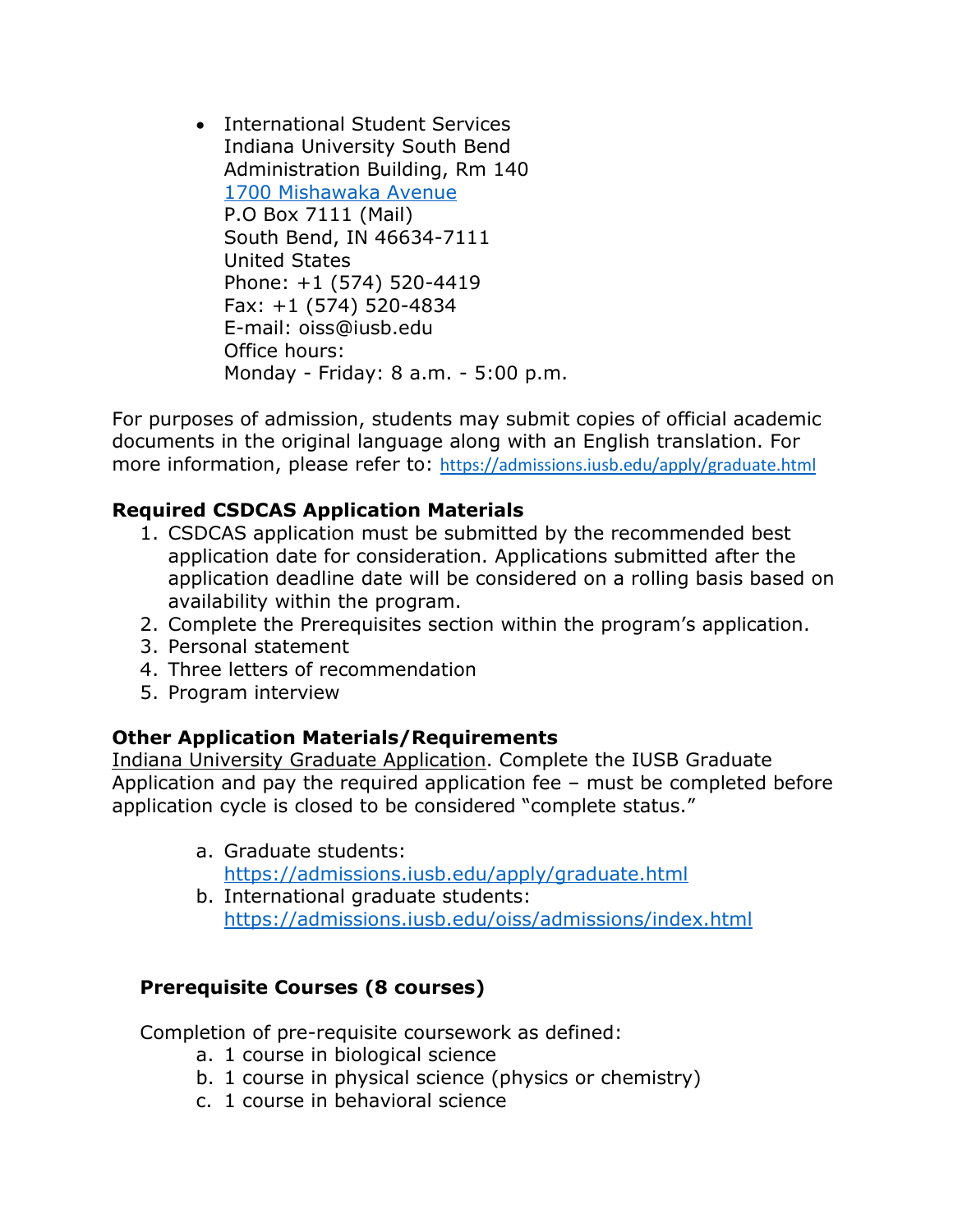- d. 1 course in statistics taken outside of CSD major
- e. Minimum of 12 credits that includes coursework in head and neck anatomy, audiology and aural rehabilitation, speech and language development, and phonetics.

All prerequisite courses must be complete with a grade of "C" or higher.

All prerequisite course work must be completed not more than 5 years prior to the application deadline as outlined in Policy SLP AC-01 unless approval from program director was obtained

Students are approved to retake up to 15 credit hours of prerequisite courses, and the higher grade will be used to calculate the prerequisite GPA. Each prerequisite course can only be retaken twice.

### **Credit for Previous Courses**

If graduate coursework has been completed in advance of acceptance into the program, the student may request approval to transfer up to 6 credits. Certain conditions apply and students should refer to the program handbook for further details.

# **Advanced Placement (AP) Credit/Dual Credit**

High School Advance Placement (AP) credit appearing on official college transcripts is accepted if score is 3 or higher. If the AP credit is for a prerequisite course, the course is omitted from the prerequisite GPA. For dual credit courses, the course title must appear on an official college transcript with letter grade.

# **Reporting Satisfactory/Pass Grades within CSDCAS**

Acceptance of a Satisfactory grade for prerequisite courses completed in academic year 2020-21. The preference would be for all applicants to earn a letter grade.

If an applicant's school has transitioned to a Satisfactory/Fail or Pass/Fail grading option, grades would be accepted as follows: For students in the **Indiana University system**, a Satisfactory grade would be accepted although a Passing grade would not be accepted.

For applicants from universities **other than Indiana University**, either Satisfactory or Passing grades will be accepted, though Satisfactory is preferred if both S and P grades are an option*.*